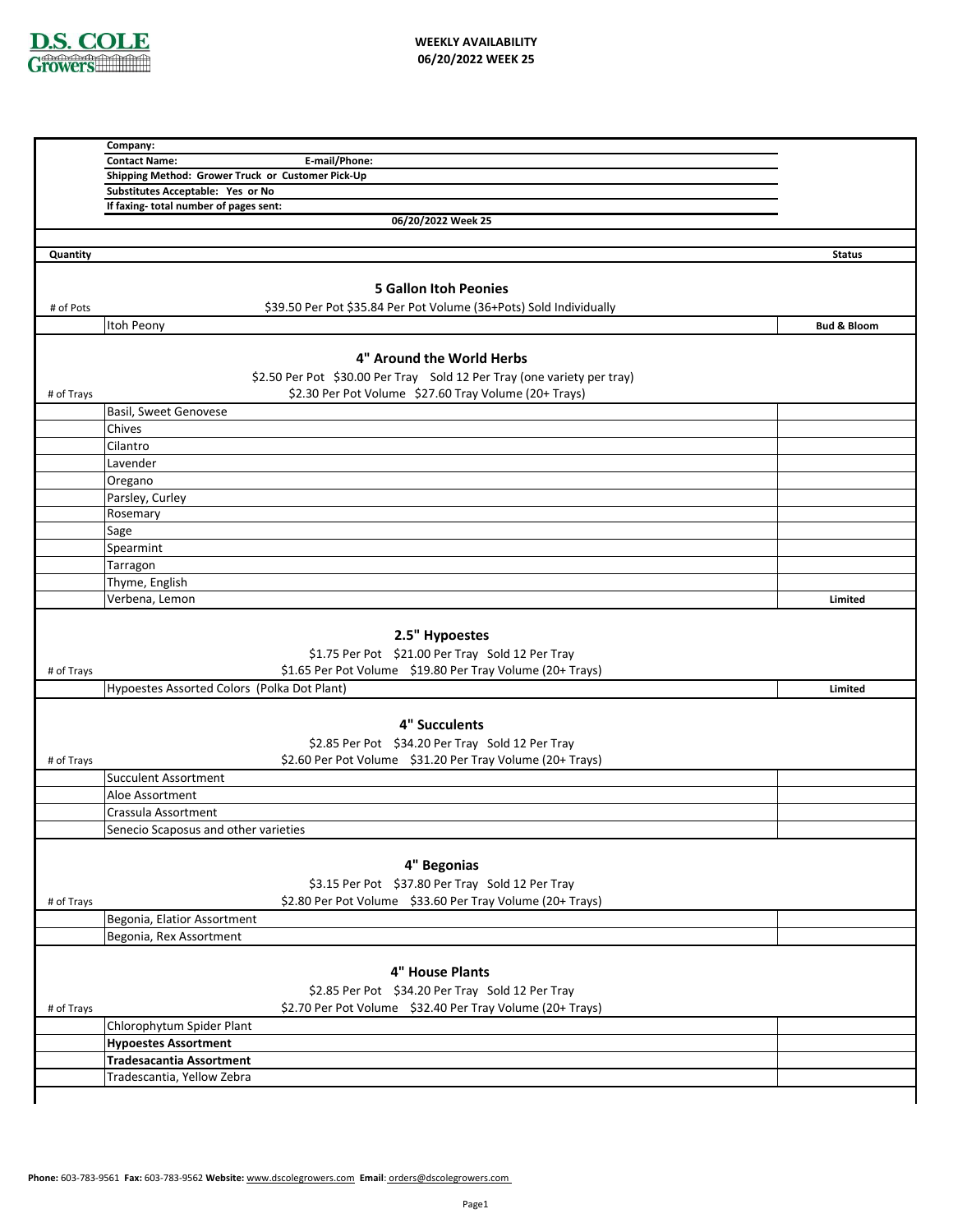

ä.

|            | 4" Premium House Plants                                                          |         |
|------------|----------------------------------------------------------------------------------|---------|
|            | \$3.75 Per Pot \$45.00 Per Tray Sold 12 Per Tray                                 |         |
| # of Trays | \$3.50 Per Pot Volume \$42.00 Per Tray Volume (20+ Trays)                        |         |
|            | Callisia repens Pink Lady                                                        | Limited |
|            | Callisia repens Turtle Vine                                                      |         |
|            | Ceropegia String of Hearts                                                       |         |
|            | Dracaena Dragontree Assorted                                                     |         |
|            | <b>Fern Assortment</b>                                                           |         |
|            | Fern Asplenium nidus                                                             |         |
|            | Fern Nephroleis exalta Boston                                                    |         |
|            | Fern Pteris evergemiensis                                                        |         |
|            | Fern Pteris Mayi                                                                 |         |
|            | Fern Pteris Roweri                                                               |         |
|            | <b>Ficus Assortment</b>                                                          |         |
|            | Ficus Abidjan (Rubber Tree)<br>Ficus Belize (Rubber Tree)                        |         |
|            | Ficus beng. audrey                                                               |         |
|            | Ficus Danielle (Rubber Tree)                                                     |         |
|            | Ficus Melany (Rubber Tree)                                                       |         |
|            | Ficus repens Green                                                               |         |
|            | <b>Ficus Robusta</b>                                                             |         |
|            | <b>Hedera Assortment</b>                                                         |         |
|            | <b>Hoya Assorted</b>                                                             |         |
|            | Pellionia pulchra                                                                |         |
|            | Peperomia polyboyrya Raindrop                                                    |         |
|            | Peperomia Prostrata (String of Turtles)                                          |         |
|            | Pilea Aquamarine                                                                 |         |
|            | Pilea Moon Valley                                                                |         |
|            | Pilea Peperomoides (Chinese Money Plant)                                         |         |
|            | Saxifraga stol. Green (Straw. Beg)                                               |         |
|            | Schefflera Arboricola Gold Capella                                               |         |
|            | Senecio macroglossus                                                             |         |
|            |                                                                                  |         |
|            | 4" Superlatives                                                                  |         |
|            | \$4.70 Per Pot \$56.40 Per Tray Sold 12 Per Tray                                 |         |
| # of Trays | \$4.50 Per Pot Volume \$54.00 Per Tray Volume (20+ Trays)<br>Alocasia Assortment |         |
|            | Alocasia Green Bambino                                                           |         |
|            | Alocasia Nebula                                                                  |         |
|            | Alocasia Watsoniana                                                              |         |
|            | Alocasia Yucatan Princess                                                        |         |
|            | Ctenanthe Setosa Grey Star                                                       |         |
|            | Monstera Adansonii                                                               |         |
|            | Monstera deliciosa                                                               |         |
|            | <b>Philodendron Assortment</b>                                                   |         |
|            | Philodendron Congo Red                                                           |         |
|            | Philodendron Green Princess                                                      |         |
|            | Philodendron Hope                                                                |         |
|            | Philodendron Minima                                                              |         |
|            | Philodendron Silver Sword                                                        |         |
|            | Philodendron xanadu                                                              | Limited |
|            | Syngonium White Butterfly                                                        |         |
|            |                                                                                  |         |
|            | 4" Tropicals                                                                     |         |
|            | \$3.75 Per Pot \$45.00 Per Tray Sold 12 Per Tray                                 |         |
| # of Trays | \$3.50 Per Pot Volume \$42.00 Per Tray Volume (20+ Trays)                        |         |
|            | Pennisetum, Fireworks                                                            |         |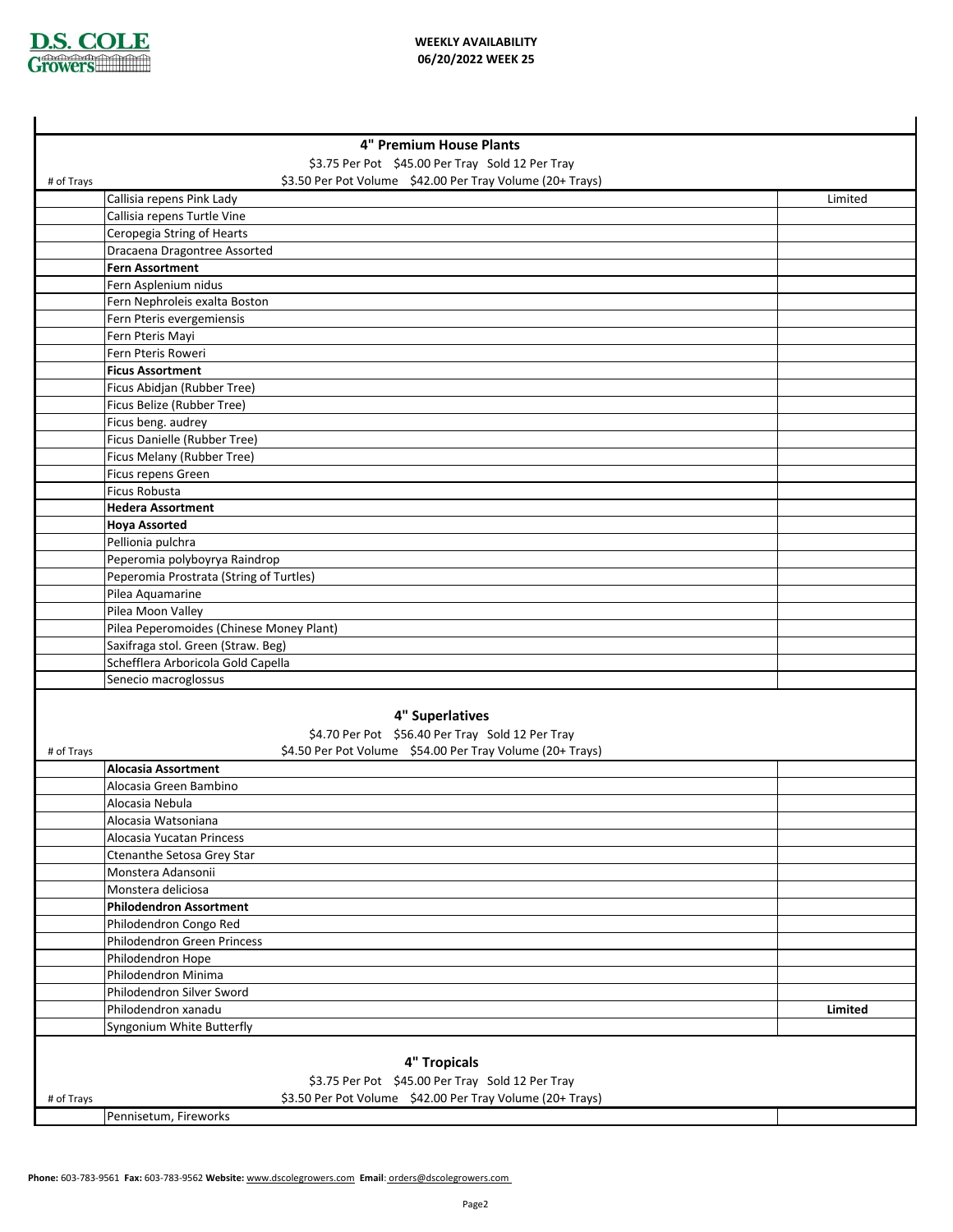

## **WEEKLY AVAILABILITY 06/20/2022 WEEK 25**

|                                                  | <b>Northern Perfomers</b>                                 |                        |
|--------------------------------------------------|-----------------------------------------------------------|------------------------|
| \$3.20 Per Pot \$32.00 Per Tray Sold 10 Per Tray |                                                           |                        |
| # of Trays                                       | \$2.80 Per Pot Volume \$28.00 Per Tray Volume (20+ Trays) |                        |
| Ageratum Ariella Blue                            |                                                           | <b>Bud &amp; Bloom</b> |
| Angelonia Carita Purple                          |                                                           | <b>Bud &amp; Bloom</b> |
| Angelonia Carita Raspberry                       |                                                           | <b>Bud &amp; Bloom</b> |
| Argyranthemum Beauty Yellow                      |                                                           |                        |
| Artemisia FanciFillers Sea Salt                  |                                                           | <b>Bud &amp; Bloom</b> |
| Bacopa Scopia Gulliver Blue                      |                                                           | <b>Bud &amp; Bloom</b> |
| Bacopa Scopia Gulliver White                     |                                                           | <b>Bud &amp; Bloom</b> |
| Begonia Mistral Dark Red                         |                                                           | <b>Bud &amp; Bloom</b> |
| <b>Bidens Beezar Funny Honey</b>                 |                                                           | <b>Bud &amp; Bloom</b> |
| <b>Bidens Golden Empire</b>                      |                                                           | <b>Bud &amp; Bloom</b> |
| <b>Brachycome Mauve Delight</b>                  |                                                           | <b>Bud &amp; Bloom</b> |
| Bracteantha Mohave Yellow                        |                                                           | <b>Bud &amp; Bloom</b> |
| Cal Chameleon Blueberry Scone                    |                                                           | <b>Bud &amp; Bloom</b> |
| Calibrachoa Cabrio Eclipse Lilac                 |                                                           | <b>Bud &amp; Bloom</b> |
| Calibrachoa Callie Mango                         |                                                           | <b>Bud &amp; Bloom</b> |
| Calibrachoa MF Neo Blue                          |                                                           | <b>Bud &amp; Bloom</b> |
| Calibrachoa MF Neo Dbl Plumtastic                |                                                           | <b>Bud &amp; Bloom</b> |
| Calibrachoa MF Neo Deep Yellow                   |                                                           |                        |
| Calibrachoa MF Neo Pink                          |                                                           |                        |
| Calibrachoa MF Neo White                         |                                                           | <b>Bud &amp; Bloom</b> |
| Calibrachoa MF Uno Dbl Pinktastic                |                                                           | <b>Bud &amp; Bloom</b> |
| Calibrachoa MF Uno Dbl PlumTastic                |                                                           |                        |
| Cleome Clio Magenta                              |                                                           | <b>Bud &amp; Bloom</b> |
| Coleus Gay's Delight                             |                                                           | <b>Bud &amp; Bloom</b> |
| Coleus Kingswood Torch                           |                                                           | <b>Bud &amp; Bloom</b> |
| Coleus Kiwi Fern                                 |                                                           |                        |
| <b>Coleus Mainstreet Beale Street</b>            |                                                           | <b>Bud &amp; Bloom</b> |
| Coleus Oxblood                                   |                                                           | <b>Bud &amp; Bloom</b> |
| <b>Coleus Stained Glassworks Velvet</b>          |                                                           | <b>Bud &amp; Bloom</b> |
| Cuphea Floriglory Diana                          |                                                           | <b>Bud &amp; Bloom</b> |
| Cyperus papyrus Nile Princess                    |                                                           | <b>Bud &amp; Bloom</b> |
| Dahlia Dahlinova Alab                            |                                                           | <b>Bud &amp; Bloom</b> |
| Dahlia Dahlinova California                      |                                                           | <b>Bud &amp; Bloom</b> |
| Dahlia Dahlinova Carolina                        |                                                           | <b>Bud &amp; Bloom</b> |
| Dahlia Dahlinova Carolina Orange                 |                                                           | <b>Bud &amp; Bloom</b> |
| Dahlia Dahlinova Lisa Burg                       |                                                           | <b>Bud &amp; Bloom</b> |
| Dahlia Dahlinova Lisa Dk Pk                      |                                                           | <b>Bud &amp; Bloom</b> |
| Delairea odorata German Ivy                      |                                                           | <b>Bud &amp; Bloom</b> |
| Eucalyptus Baby Blue                             |                                                           | <b>Bud &amp; Bloom</b> |
| Euphorbia Glitz                                  |                                                           |                        |
| Gaura Belleza Dark Pink                          |                                                           |                        |
| Helichrysum Licorice                             |                                                           | <b>Bud &amp; Bloom</b> |
| Heliotrope Fragrant Delight                      |                                                           | <b>Bud &amp; Bloom</b> |
| Ipomoea Desana Lime                              |                                                           | <b>Bud &amp; Bloom</b> |
| Isotoma FizzNPop Glowing Violet                  |                                                           | <b>Bud &amp; Bloom</b> |
| Juncus Blue Arrows                               |                                                           |                        |
| Lantana Bandana Cherry Sunrise                   |                                                           | <b>Bud &amp; Bloom</b> |
| Lantana Bandana Lemon Zest                       |                                                           | <b>Bud &amp; Bloom</b> |
| Lantana Bandana Peach                            |                                                           | <b>Bud &amp; Bloom</b> |
| Lantana Bandana Pink                             |                                                           | <b>Bud &amp; Bloom</b> |
| Lantana Bandana Yellow                           |                                                           | <b>Bud &amp; Bloom</b> |
| Nemesia Bbycakes Lil Cherry                      |                                                           | <b>Bud &amp; Bloom</b> |
| Pennisetum Rubrum                                |                                                           | <b>Bud &amp; Bloom</b> |
| Penta Starcluster Lavender                       |                                                           | <b>Bud &amp; Bloom</b> |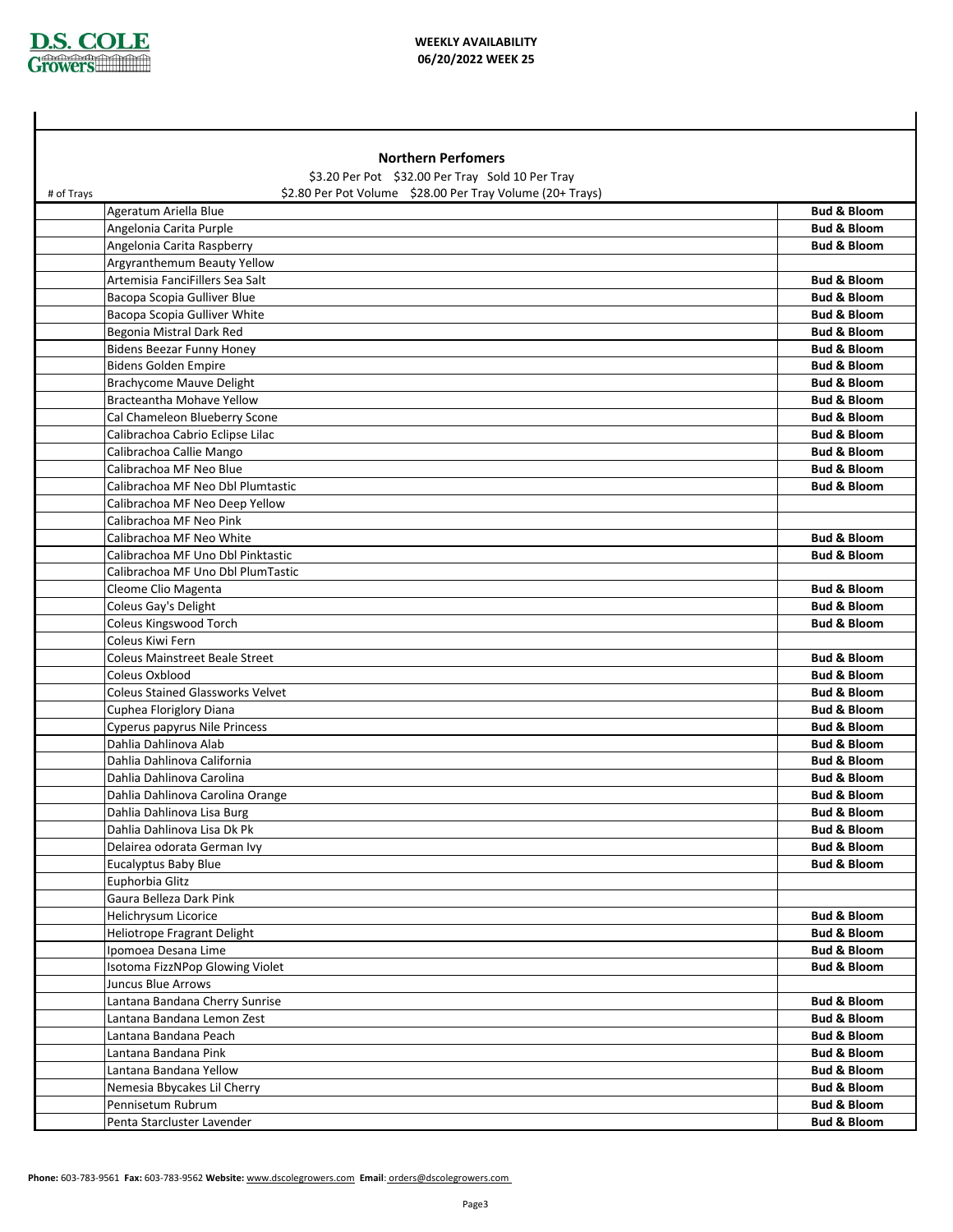

| Penta Starcluster Pink                      | <b>Bud &amp; Bloom</b> |
|---------------------------------------------|------------------------|
| Petunia Amore Queen of Hearts               | <b>Bud &amp; Bloom</b> |
| Petunia Capella Cherry Vanilla              | <b>Bud &amp; Bloom</b> |
| Petunia Capella Indigo                      |                        |
| Petunia Capella Neon Pink                   |                        |
| Petunia Capella Purple Veins                | <b>Bud &amp; Bloom</b> |
| Petunia Capella White                       |                        |
| Petunia Cascadia Cabernet                   | <b>Bud &amp; Bloom</b> |
| Petunia Crazytunia Cosmic Pink              | <b>Bud &amp; Bloom</b> |
| Petunia Headliner Night Sky                 | <b>Bud &amp; Bloom</b> |
| Petunia Surfina Deep Red                    | <b>Bud &amp; Bloom</b> |
| Petunia Surfina Heavenly Blue               | <b>Bud &amp; Bloom</b> |
| Petunia Surprise Sparkle Red                | <b>Bud &amp; Bloom</b> |
| Plectranthus Lemon Twist                    | <b>Bud &amp; Bloom</b> |
| Salvia guar Black and Blue                  | <b>Bud &amp; Bloom</b> |
| Salvia Sallyfun Blue Emotion                | <b>Bud &amp; Bloom</b> |
| Salvia Skyscraper Dark Purple               | <b>Bud &amp; Bloom</b> |
| Salvia Skyscraper Orange                    | <b>Bud &amp; Bloom</b> |
| Salvia Skyscraper Pink                      | <b>Bud &amp; Bloom</b> |
| Sanvitalia Tsavo Compact Yellow             | <b>Bud &amp; Bloom</b> |
| Scaevola Brilliant                          | <b>Bud &amp; Bloom</b> |
| Scaevola Surdiva Fashion Pink               | <b>Bud &amp; Bloom</b> |
| Scaevola Surdiva White                      | <b>Bud &amp; Bloom</b> |
| Sempervivum Assorted                        |                        |
| Senecio Silvery Velvet                      |                        |
| Strobilanthes Persian Shield                | <b>Bud &amp; Bloom</b> |
| Sutera Jamesbritt, Stardom Goldstar         |                        |
| Torenia Magenta Moon                        | <b>Bud &amp; Bloom</b> |
| Torenia Purple Moon                         | <b>Bud &amp; Bloom</b> |
| Torenia Yellow Moon                         | <b>Bud &amp; Bloom</b> |
| Verbena Bonariensis                         | <b>Bud &amp; Bloom</b> |
| Verbena Vanessa Compact Bicolor Purple      | <b>Bud &amp; Bloom</b> |
| Verbena Vanessa Compact Optik Lavender      | <b>Bud &amp; Bloom</b> |
| Verbena Vanessa Compact Pink                | <b>Bud &amp; Bloom</b> |
| Verbena Vepita Blue Violet                  | <b>Bud &amp; Bloom</b> |
| Verbena Vepita Fire Red                     | <b>Bud &amp; Bloom</b> |
| Zinnia Preciosa (Similar Habit to Magellan) | <b>Bud &amp; Bloom</b> |

| \$6.20 Per Pot \$37.20 Per Tray Sold 6 Per Tray                        |                        |
|------------------------------------------------------------------------|------------------------|
| \$4.75 Per Pot Volume \$28.50 Per Tray Volume (20 Trays)<br># of Trays |                        |
| Begonia Elatior Assorted                                               | <b>Bud &amp; Bloom</b> |
| Begonia Fragrant Falls Lemon                                           | <b>Bud &amp; Bloom</b> |
| Begonia Fragrant Falls Peach                                           | <b>Bud &amp; Bloom</b> |
| Begonia l'Conia Lemon Berry                                            | <b>Bud &amp; Bloom</b> |
| Begonia l'Conia Port Citrix                                            | <b>Bud &amp; Bloom</b> |
| Begonia l'Conia Port Hot Coral                                         | <b>Bud &amp; Bloom</b> |
| Begonia l'Conia Port Hot Orange                                        | <b>Bud &amp; Bloom</b> |
| Begonia l'Conia Port Sunrise                                           | <b>Bud &amp; Bloom</b> |
| Begonia Maculata                                                       |                        |
| Begonia Rex Jurassic Assorted                                          |                        |
| Begonia Solenia Apricot                                                | <b>Bud &amp; Bloom</b> |
| Begonia Solenia Chocolate Orange                                       | <b>Bud &amp; Bloom</b> |
| Begonia Solenia Yellow                                                 | <b>Bud &amp; Bloom</b> |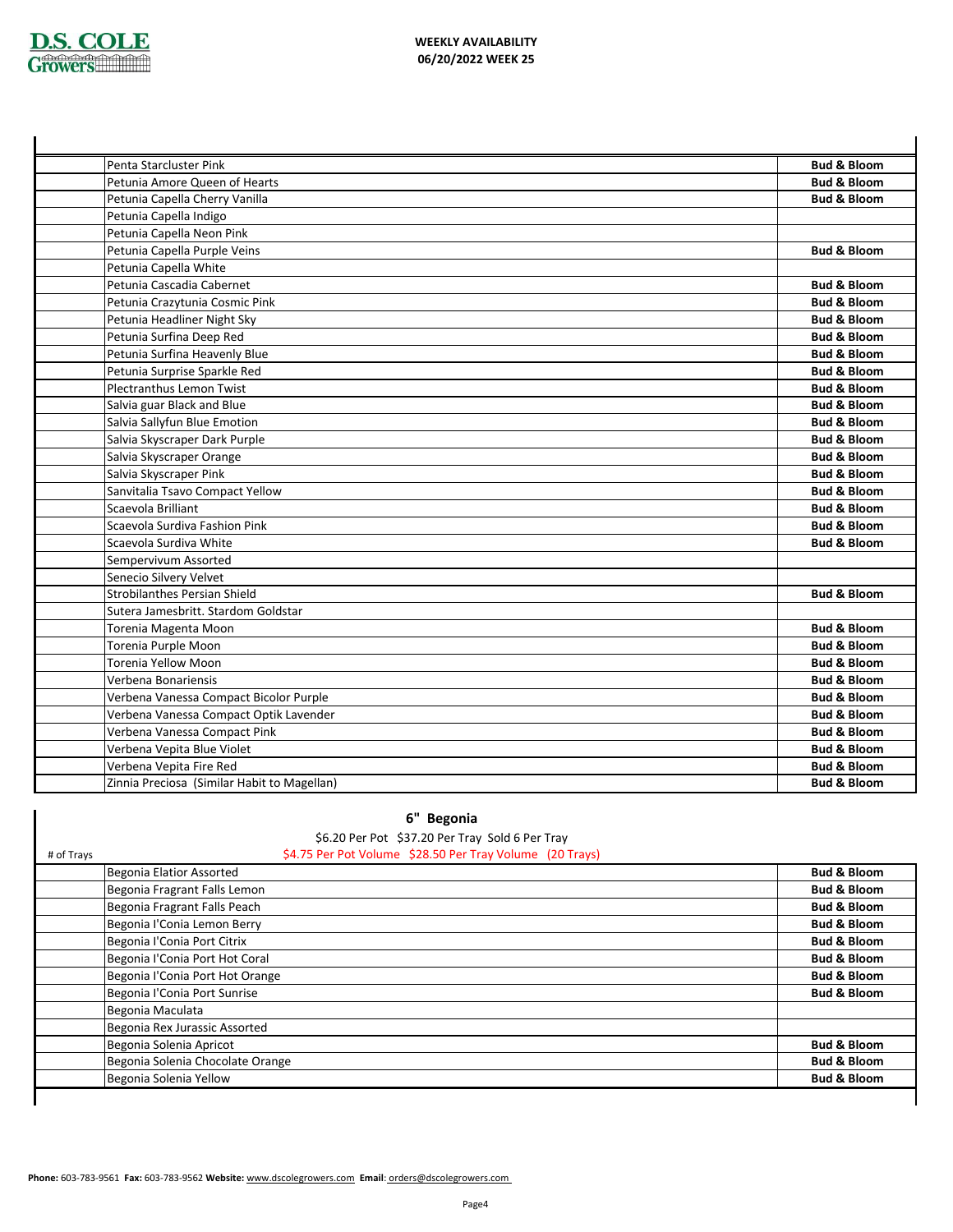

|            | 6" Caladium                                               |                        |  |
|------------|-----------------------------------------------------------|------------------------|--|
|            | \$7.50 Per Pot \$45.00 Per Tray Sold 6 Per Tray           |                        |  |
| # of Trays | \$7.25 Per Pot Volume \$43.50 Per Tray Volume (20 Trays)  |                        |  |
|            | Caladium Assortment                                       |                        |  |
|            |                                                           |                        |  |
|            | 6" Thunbergia (on Trellis)                                |                        |  |
|            | \$6.50 Per Pot \$39.00 Per Tray Sold 6 Per Tray           |                        |  |
| # of Trays | \$6.25 Per Pot Volume \$37.50 Per Tray Volume (20 Trays)  |                        |  |
|            | Thunbergia, Big White                                     | <b>Bud &amp; Bloom</b> |  |
|            | Thunbergia, Combo (Orange & Yellow)                       | <b>Bud &amp; Bloom</b> |  |
|            | Thunbergia, Lemon                                         |                        |  |
|            | Thunbergia, Rose Senasation                               | <b>Bud &amp; Bloom</b> |  |
|            |                                                           |                        |  |
|            | 6" Foliage Hangers                                        |                        |  |
|            | \$7.85 Per Pot \$47.10 Per Tray Sold 6 Per Tray           |                        |  |
| # of Trays | \$7.30 Per Pot Volume \$43.80 Per Tray Volume (20 Trays)  |                        |  |
|            | Ceropegia String of Hearts                                |                        |  |
|            | Ceropegia String of Needles                               |                        |  |
|            | Chlorophytum Spider Plant                                 |                        |  |
|            | Hedera Golden Child                                       |                        |  |
|            | Hedera Mini Wonder                                        |                        |  |
|            | Hedera Mint Kolibri                                       |                        |  |
|            | Hedera Shamrock                                           |                        |  |
|            | Hedera Sjoelle                                            |                        |  |
|            | Hoya Assorted                                             |                        |  |
|            | Monstera Adansonii                                        |                        |  |
|            | Peperomia Glabella                                        |                        |  |
|            | Peperomia Puteolata                                       |                        |  |
|            | Philodendron Minima                                       |                        |  |
|            | Pilea Peperomoides (Chinese Money Plant)                  | Limited                |  |
|            | Saxifraga stol. Tricolor                                  |                        |  |
|            | Sedum Burro's Tail                                        |                        |  |
|            | Senecio jacobsenii (Hanging Jade)                         |                        |  |
|            | Tradescantia Nanouk                                       |                        |  |
|            | Tradescantia Rainbow Zebra                                |                        |  |
|            |                                                           |                        |  |
|            | 7" Alocasia                                               |                        |  |
|            | \$11.00 Per Pot \$66.00 Per Tray Sold 6 Per Tray          |                        |  |
| # of Trays | \$10.00 Per Pot Volume \$60.00 Per Tray Volume (20 Trays) |                        |  |
|            | Alocasia, Regal Shields                                   | Limited                |  |
|            | Alocasia, Portodora                                       | Limited                |  |
|            |                                                           |                        |  |
|            | 7" Alstroemeria                                           |                        |  |
|            | \$13.50 Per Pot \$81.00 Per Tray Sold 6 Per Tray          |                        |  |
| # of Trays | \$10.00 Per Pot Volume \$60.00 Per Tray Volume (20 Trays) |                        |  |
|            | <b>Alstroemeria Inca Assortment</b>                       | <b>Great Color</b>     |  |
|            |                                                           |                        |  |
|            | 7" Cordyline                                              |                        |  |
|            | \$11.00 Per Pot \$66.00 Per Tray Sold 6 Per Tray          |                        |  |
| # of Trays | \$10.00 Per Pot Volume \$60.00 Per Tray Volume (20 Trays) |                        |  |
|            | Cordyline, Assortment                                     |                        |  |
|            | Cordyline, Red Star                                       |                        |  |
|            | Cordyline, Renegade                                       |                        |  |
|            |                                                           |                        |  |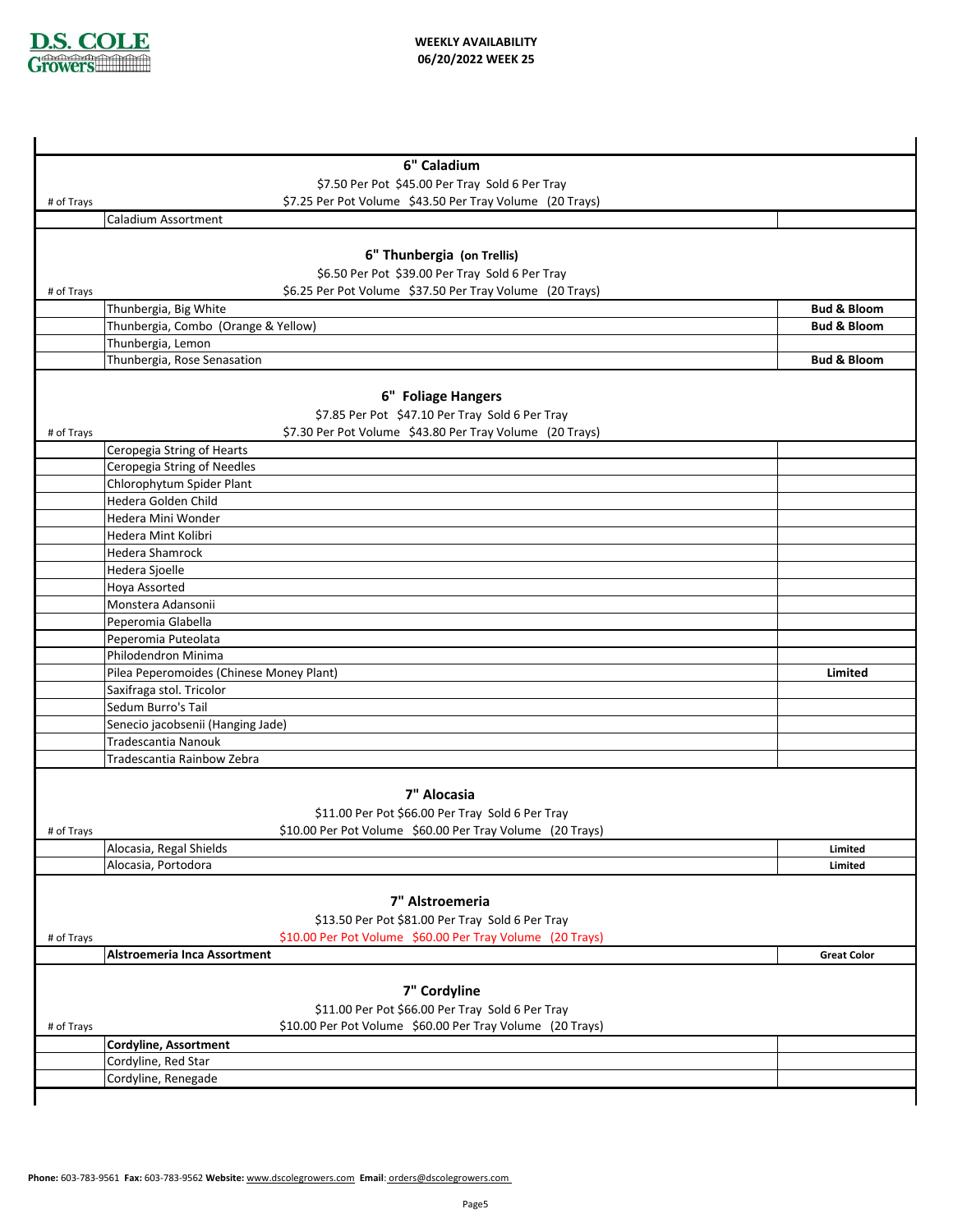

|            | 7" Dahlia                                                         |                                                  |
|------------|-------------------------------------------------------------------|--------------------------------------------------|
|            | \$7.84 Per Pot \$47.04 Per Tray Sold 6 Per Tray                   |                                                  |
| # of Trays | \$7.56 Per Pot Volume \$45.36 Per Tray Volume (20 Trays)          |                                                  |
|            | <b>Dahlia Assortment</b>                                          | <b>Bud &amp; Bloom</b>                           |
|            |                                                                   |                                                  |
|            | 7" Gerbera                                                        |                                                  |
|            | \$11.00 Per Pot \$66.00 Per Tray Sold 6 Per Tray                  |                                                  |
| # of Trays | \$10.00 Per Pot Volume \$60.00 Per Tray Volume (20 Trays)         |                                                  |
|            | Gerbera, Patio Assortment                                         | <b>Bud &amp; Bloom</b>                           |
|            |                                                                   |                                                  |
|            | 7" Summer Color                                                   |                                                  |
|            | \$6.75 Per Pot \$40.50 Per Tray Sold 6 Per Tray                   |                                                  |
| # of Trays | \$6.50 Per Pot Volume \$39.00 Per Tray Volume (20 Trays)          |                                                  |
|            | Argyranthemum Grandaisy Pink Halo                                 | <b>Bud &amp; Bloom</b>                           |
|            | Argyranthemum Grandaisy Yellow                                    | <b>Bud &amp; Bloom</b>                           |
|            | Artemisia FanciFillers Sea Salt                                   |                                                  |
|            | Buddleja Assortment                                               | <b>Bud &amp; Bloom</b>                           |
|            | Coreopsis Leading Lady Sophia                                     | <b>Bud &amp; Bloom</b>                           |
|            | Coreopsis Little Bang Enchanted Eve                               | <b>Bud &amp; Bloom</b>                           |
|            | Echinacea Sombrero Adobe Orange                                   | <b>Bud &amp; Bloom</b>                           |
|            | Echinacea Sombrero Baja Burgundy                                  | <b>Bud &amp; Bloom</b>                           |
|            | Echinacea Sombrero Fiesta Orange                                  | <b>Bud &amp; Bloom</b>                           |
|            | Echinacea Sombrero Lemon Yellow                                   | <b>Bud &amp; Bloom</b>                           |
|            | Echinacea Sombrero Sangrita                                       | <b>Bud &amp; Bloom</b>                           |
|            | Geranium Rozanne                                                  | <b>Bud &amp; Bloom</b>                           |
|            | Gerbera Garvinea Assorted                                         | <b>Bud &amp; Bloom</b>                           |
|            | Gerbera Patios Assorted                                           | <b>Bud &amp; Bloom</b>                           |
|            | Heuchera Black Sea                                                |                                                  |
|            | Heuchera Caramel                                                  |                                                  |
|            | Heuchera Coral Sea                                                |                                                  |
|            | Heuchera Happy Purple                                             |                                                  |
|            | Leucanthemum Sweet Daisy Birdy                                    | <b>Bud &amp; Bloom</b>                           |
|            | Leucanthemum Sweet Daisy Christine<br>Nepeta Neptune              | <b>Bud &amp; Bloom</b><br><b>Bud &amp; Bloom</b> |
|            | Salvia Sallyfun Blue Emotion                                      | <b>Bud &amp; Bloom</b>                           |
|            | Salvia Skyscraper Pink                                            | <b>Bud &amp; Bloom</b>                           |
|            | Scabiosa Butterfly Blue                                           | <b>Bud &amp; Bloom</b>                           |
|            | Senecio Angel Wings                                               | Limited                                          |
|            | Veronica Bubblegum Candles                                        | Green                                            |
|            |                                                                   |                                                  |
|            | 8" Foliage Hangers                                                |                                                  |
| # of Pots  | \$9.50 Per Pot \$8.60 Per Pot Volume (36+ Pots) Sold Individually |                                                  |
|            | Bromeliad                                                         |                                                  |
|            | Callisia repens Turtle Vine                                       |                                                  |
|            | Chlorophytum Spider Plant                                         |                                                  |
|            | Gibasis Tahitian Bridal Veil                                      |                                                  |
|            | Pilea Aquamarine                                                  |                                                  |
|            | Tradescantia Nanouk                                               |                                                  |
|            | Tradecantia Velvet Stripe Zebra<br><b>NEW ITEM</b>                |                                                  |
|            | Tradescantia Yellow Zebra                                         |                                                  |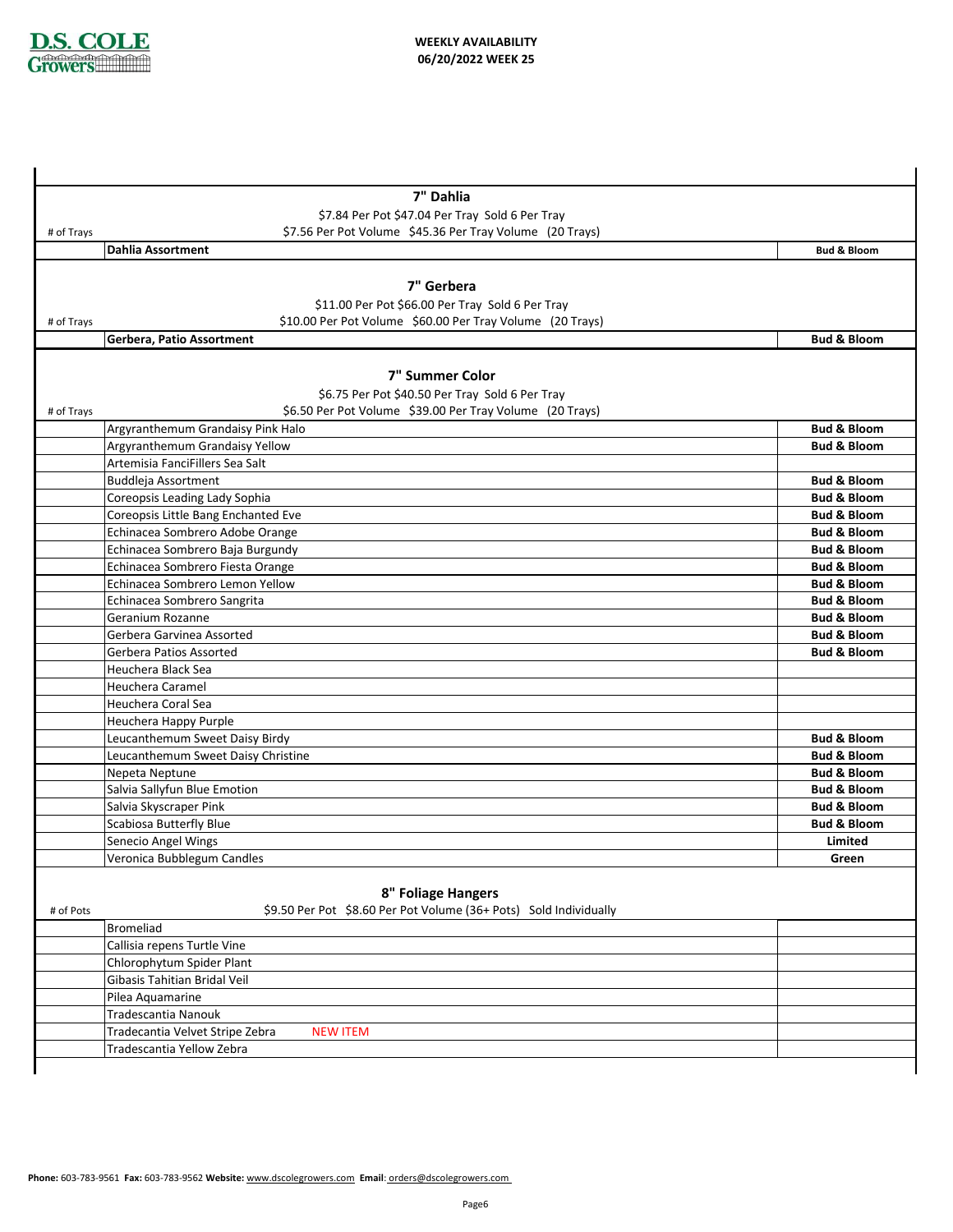

## **WEEKLY AVAILABILITY 06/20/2022 WEEK 25**

| 10" Monoculture Hanging Baskets                                                 |                        |
|---------------------------------------------------------------------------------|------------------------|
| \$15.80 Per Pot \$12.85 Per Pot Volume (36+Pots) Sold Individually<br># of Pots |                        |
| Begonia Bossa Nova Night Fever Rosso                                            | <b>Bud &amp; Bloom</b> |
| Begonia Angel Falls Soft Orange                                                 | <b>Bud &amp; Bloom</b> |
| Begonia Bossa Nova Red                                                          | <b>Bud &amp; Bloom</b> |
| <b>Begonia Elatior Barkos</b>                                                   | <b>Bud &amp; Bloom</b> |
| <b>Begonia Elatior Borias</b>                                                   | <b>Bud &amp; Bloom</b> |
| Begonia Encanto Orange                                                          | <b>Bud &amp; Bloom</b> |
| Begonia Encanto Pink                                                            | Limited                |
| Begonia Groovy White                                                            | <b>Bud &amp; Bloom</b> |
| Begonia l'Conia Port Hot Coral                                                  | <b>Bud &amp; Bloom</b> |
| Begonia Solenia Light Pink                                                      | <b>Bud &amp; Bloom</b> |
| Begonia Solenia Scarlet                                                         | <b>Bud &amp; Bloom</b> |
| Calibrachoa Callie Light Blue                                                   | <b>Bud &amp; Bloom</b> |
| Calibrachoa Callie Mango                                                        | <b>Bud &amp; Bloom</b> |
| Calibrachoa Chameleon Atomic Orange                                             | <b>Bud &amp; Bloom</b> |
| Calibrachoa Chameleon Blueberry Scone                                           | <b>Bud &amp; Bloom</b> |
| Calibrachoa MF Neo Blue                                                         | <b>Bud &amp; Bloom</b> |
| Calibrachoa MF Neo Deep Yellow                                                  | Limited                |
| Calibrachoa MF Neo Double Amethyst                                              | <b>Bud &amp; Bloom</b> |
| Calibrachoa MF Neo Double Lemon                                                 | <b>Bud &amp; Bloom</b> |
| Calibrachoa MF Neo Light Pink with Eye                                          | <b>Bud &amp; Bloom</b> |
| Calibrachoa MF Neo Pink                                                         | <b>Bud &amp; Bloom</b> |
| Calibrachoa MF Neo Pink Hawaii                                                  | <b>Bud &amp; Bloom</b> |
| Calibrachoa MF Neo Salmon Pink & Eye                                            | <b>Bud &amp; Bloom</b> |
| Calibrachoa MF Neo Vampire                                                      | <b>Bud &amp; Bloom</b> |
| Calibrachoa MF Neo Violet Ice                                                   | <b>Bud &amp; Bloom</b> |
| Calibrahcoa MF Neo White                                                        | <b>Bud &amp; Bloom</b> |
| Impatien Rollercoaster Valravn Violet                                           | <b>Bud &amp; Bloom</b> |
| Impatien Sunpatien Compact Lilac Pink                                           | <b>Bud &amp; Bloom</b> |
| Impatien Sunpatien Compact Orange                                               | <b>Bud &amp; Bloom</b> |
| Impatien Sunpatien Compact Red                                                  | <b>Bud &amp; Bloom</b> |
| Lantana Bandana Pink                                                            | <b>Bud &amp; Bloom</b> |
| Petunia Amore Queen of Hearts                                                   | <b>Bud &amp; Bloom</b> |
| Petunia Capella Hello Yellow                                                    | <b>Bud &amp; Bloom</b> |
| Petunia Capella Indigo                                                          | <b>Bud &amp; Bloom</b> |
| Petunia Capella Neon Pink                                                       | <b>Bud &amp; Bloom</b> |
| Petunia Capella Purple                                                          | <b>Bud &amp; Bloom</b> |
| Petunia Capella Purple Veins                                                    | <b>Bud &amp; Bloom</b> |
| Petunia Capella White                                                           | <b>Bud &amp; Bloom</b> |
| Petunia Cascadia Cabernet                                                       | <b>Bud &amp; Bloom</b> |
| Petunia Cascadia Indian Summer                                                  | <b>Bud &amp; Bloom</b> |
| Petunia Crazytunia Cosmic Pink                                                  | Bud & Bloom            |
| Petunia Headliner Night Sky                                                     | <b>Bud &amp; Bloom</b> |
| Petunia Mainstage Glacier Sky                                                   | <b>Bud &amp; Bloom</b> |
| Petunia Surfina Blue Vein                                                       | Bud & Bloom            |
| Petunia Surfina Deep Red                                                        | <b>Bud &amp; Bloom</b> |
| Petunia Surfina Wild Plum                                                       | <b>Bud &amp; Bloom</b> |
| Scaevola Brilliant                                                              | <b>Bud &amp; Bloom</b> |
| Scaevola Topaz Pink                                                             | <b>Bud &amp; Bloom</b> |
| SuperCal Premium Bordeaux                                                       | <b>Bud &amp; Bloom</b> |
| SuperCal Premium Caramel Yellow                                                 | <b>Bud &amp; Bloom</b> |
| SuperCal Premium Cinnamon                                                       | <b>Bud &amp; Bloom</b> |
| SuperCal Premium French Vanilla                                                 | <b>Bud &amp; Bloom</b> |
| Supercal Premium Purple Dawn                                                    | <b>Bud &amp; Bloom</b> |
| Thunbergia Lemon                                                                | <b>Bud &amp; Bloom</b> |
| Thunberia The Big White                                                         | Limited                |